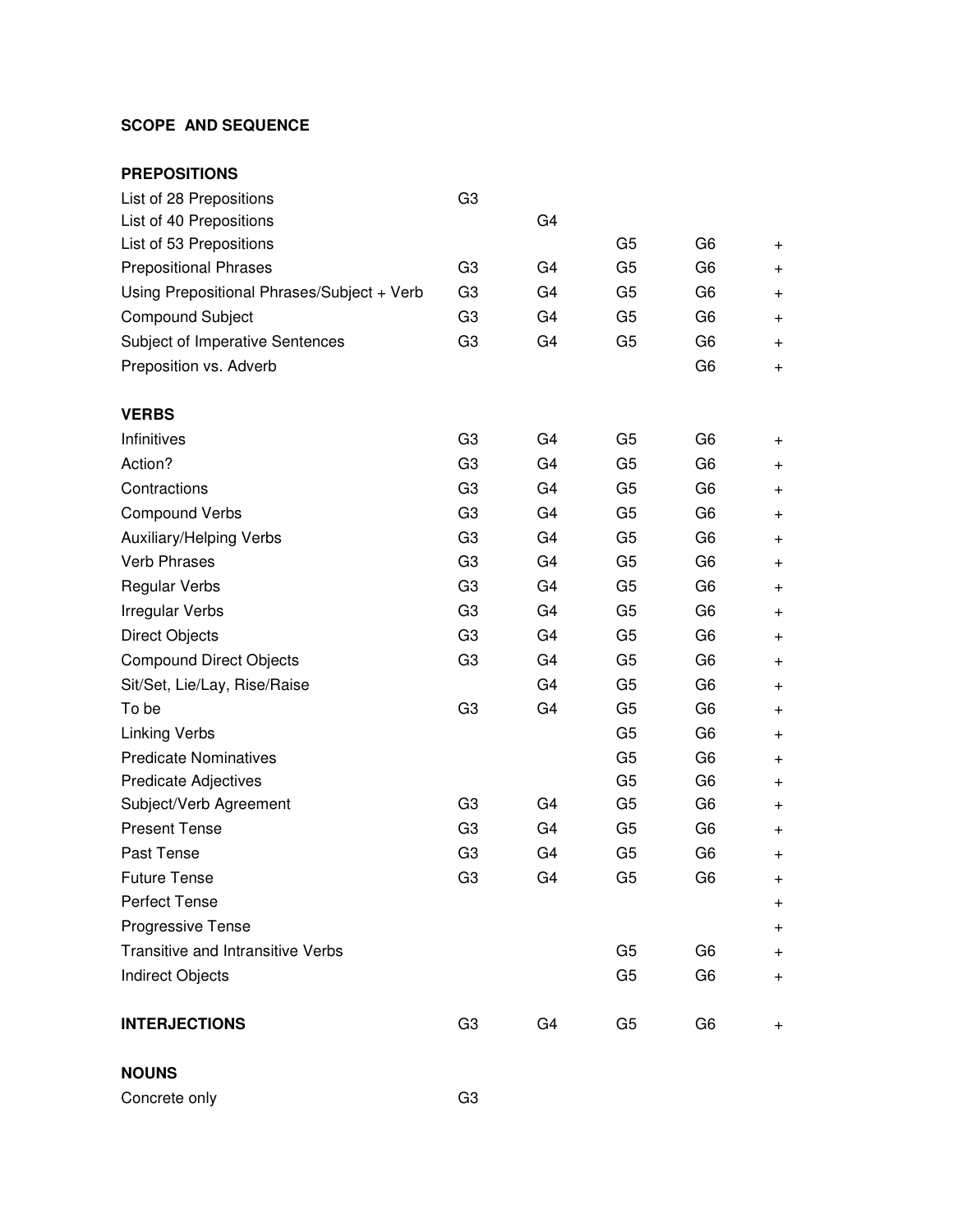| <b>Concrete and Abstract</b>                 |                | G <sub>4</sub> | G <sub>5</sub> | G <sub>6</sub> | $\pm$     |
|----------------------------------------------|----------------|----------------|----------------|----------------|-----------|
| Noun Determiners                             |                | G <sub>4</sub> | G <sub>5</sub> | G <sub>6</sub> | $\pm$     |
| Common & Proper Nouns                        | G <sub>3</sub> | G <sub>4</sub> | G <sub>5</sub> | G <sub>6</sub> | $\ddot{}$ |
| Singular & Plural Nouns                      | G <sub>3</sub> | G <sub>4</sub> | G <sub>5</sub> | G <sub>6</sub> | $+$       |
| <b>Predicate Nominatives</b>                 |                |                | G <sub>5</sub> | G <sub>6</sub> | $\pm$     |
| Appositives                                  |                |                | G <sub>5</sub> | G <sub>6</sub> | $\pm$     |
| Gerunds                                      |                |                |                |                | $+$       |
| <b>SENTENCE TYPES</b>                        | G <sub>3</sub> | G <sub>4</sub> | G <sub>5</sub> | G6             | $\ddot{}$ |
| <b>ADJECTIVES</b>                            |                |                |                |                |           |
| Limiting Adjectives (articles and how many)  | G <sub>3</sub> | G <sub>4</sub> | G <sub>5</sub> | G <sub>6</sub> | $\pm$     |
| Limiting Adjectives (all)                    |                | G <sub>4</sub> | G <sub>5</sub> | G <sub>6</sub> | $\pm$     |
| <b>Descriptive Adjectives</b>                | G <sub>3</sub> | G <sub>4</sub> | G <sub>5</sub> | G <sub>6</sub> | $\pm$     |
| Proper Adjectives                            |                | G <sub>4</sub> | G <sub>5</sub> | G <sub>6</sub> | $\ddot{}$ |
| <b>Predicate Adjectives</b>                  |                | G <sub>4</sub> | G <sub>5</sub> | G <sub>6</sub> | $^{+}$    |
| Degrees of Adjectives                        | G <sub>3</sub> | G <sub>4</sub> | G <sub>5</sub> | G <sub>6</sub> | $+$       |
| <b>ADVERBS</b>                               |                |                |                |                |           |
| Adverbs that tell how                        | G <sub>3</sub> | G <sub>4</sub> | G <sub>5</sub> | G <sub>6</sub> | $\pm$     |
| Good or Well                                 |                |                | G <sub>5</sub> | G <sub>6</sub> | $\pm$     |
| Adverbs that tell where                      | G <sub>3</sub> | G <sub>4</sub> | G <sub>5</sub> | G <sub>6</sub> | $\pm$     |
| Adverbs that tell when                       | G <sub>3</sub> | G4             | G <sub>5</sub> | G <sub>6</sub> | $\pm$     |
| Adverbs to what extent                       | G <sub>3</sub> | G <sub>4</sub> | G <sub>5</sub> | G <sub>6</sub> | $\pm$     |
| Adverb/Preposition                           |                | G <sub>4</sub> | G <sub>5</sub> | G <sub>6</sub> | $\pm$     |
| Degrees of Adverbs                           | G <sub>3</sub> | G <sub>4</sub> | G <sub>5</sub> | G <sub>6</sub> | $\pm$     |
| Double Negatives                             | G <sub>3</sub> | G <sub>4</sub> | G <sub>5</sub> | G <sub>6</sub> | $\pm$     |
| <b>CONJUNCTIONS</b>                          |                |                |                |                |           |
| <b>Coordinating Conjunctions</b>             | G <sub>3</sub> | G <sub>4</sub> | G <sub>5</sub> | G <sub>6</sub> | $^+$      |
| <b>Correlative Conjunctions</b>              |                |                |                | G <sub>6</sub> | $+$       |
| <b>PRONOUNS</b>                              |                |                |                |                |           |
| <b>Personal Pronouns</b>                     | G <sub>3</sub> | G <sub>4</sub> | G <sub>5</sub> | G <sub>6</sub> | +         |
| Pronouns Used as Subject                     | G <sub>3</sub> | G <sub>4</sub> | G <sub>5</sub> | G <sub>6</sub> | $^+$      |
| Pronouns in Nominative Case (subject + P.N.) |                |                | G <sub>5</sub> | G <sub>6</sub> | $^{+}$    |
| Pronouns Used as Object of the Preposition   | G <sub>3</sub> | G <sub>4</sub> | G <sub>5</sub> | G <sub>6</sub> | $\ddot{}$ |
| Pronouns Used as Direct Objects              | G <sub>3</sub> | G <sub>4</sub> | G <sub>5</sub> | G <sub>6</sub> | $\pm$     |
| Pronouns/Objective Case (All Objects)        |                |                | G <sub>5</sub> | G <sub>6</sub> | $\pm$     |
| Pronouns/Possessives                         | G <sub>3</sub> | G <sub>4</sub> | G <sub>5</sub> | G <sub>6</sub> | $\pm$     |
| Antecedents                                  |                | G <sub>4</sub> | G <sub>5</sub> | G <sub>6</sub> | $^+$      |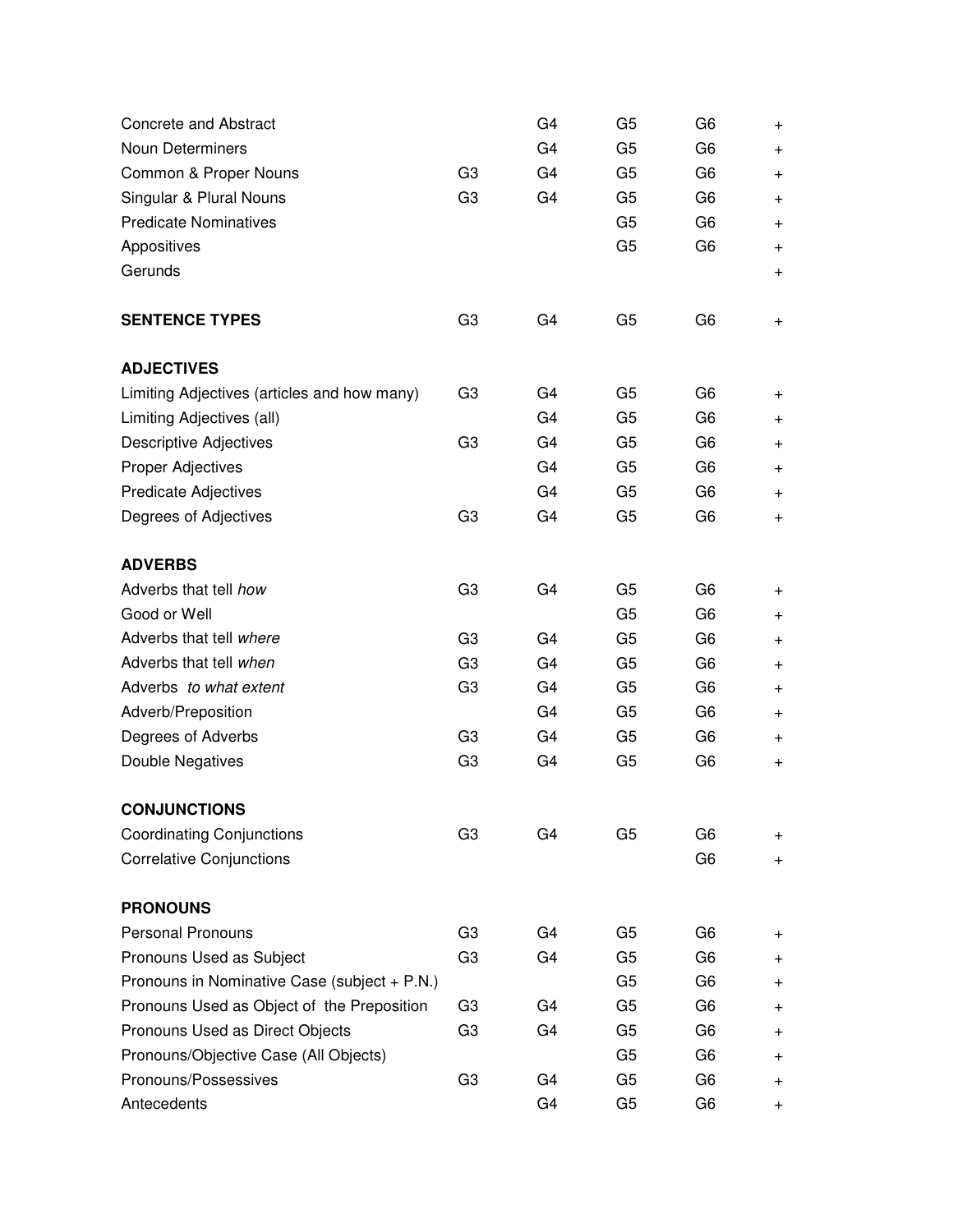| <b>Reflexive Pronouns</b>                  |                |                | G <sub>5</sub> | G <sub>6</sub> | $\ddot{}$ |
|--------------------------------------------|----------------|----------------|----------------|----------------|-----------|
| <b>Demonstrative Pronouns</b>              |                |                | G <sub>5</sub> | G <sub>6</sub> | $\pm$     |
| Interrogative Pronouns                     |                | G <sub>4</sub> | G <sub>5</sub> | G <sub>6</sub> | $+$       |
| <b>Indefinite Pronouns</b>                 |                |                | G <sub>5</sub> | G <sub>6</sub> | $\pm$     |
| PHRASES AND CLAUSES                        |                |                | G <sub>5</sub> | G <sub>6</sub> | $\ddot{}$ |
| <b>PUNCTUATION</b>                         |                |                |                |                |           |
| Periods                                    | G <sub>3</sub> | G <sub>4</sub> | G <sub>5</sub> | G <sub>6</sub> | $\ddot{}$ |
| Apostrophe                                 | G <sub>3</sub> | G <sub>4</sub> | G <sub>5</sub> | G <sub>6</sub> | $\pm$     |
| Comma                                      | G <sub>3</sub> | G <sub>4</sub> | G <sub>5</sub> | G <sub>6</sub> | $+$       |
| Semicolon                                  |                |                | G <sub>5</sub> | G <sub>6</sub> | $\ddot{}$ |
| Colon (time only)                          | G <sub>3</sub> | G <sub>4</sub> |                |                |           |
| Colon                                      |                |                | G <sub>5</sub> | G <sub>6</sub> | $\ddot{}$ |
| Question mark                              | G <sub>3</sub> | G4             | G <sub>5</sub> | G <sub>6</sub> | $\ddot{}$ |
| <b>Exclamation point</b>                   | G <sub>3</sub> | G <sub>4</sub> | G <sub>5</sub> | G <sub>6</sub> | $\ddot{}$ |
| Hyphen                                     |                | G <sub>4</sub> | G <sub>5</sub> | G <sub>6</sub> | $\ddot{}$ |
| Underlining                                | G <sub>3</sub> | G <sub>4</sub> | G <sub>5</sub> | G <sub>6</sub> | $\ddot{}$ |
| Quotation marks                            | G <sub>3</sub> | G <sub>4</sub> | G <sub>5</sub> | G <sub>6</sub> | $\pm$     |
| <b>SENTENCES, FRAGMENTS, &amp; RUN-ONS</b> |                |                | G <sub>5</sub> | G <sub>6</sub> | $\pm$     |
| <b>CAPITALIZATION</b>                      |                |                |                |                |           |
| <b>Brand Names</b>                         |                | G <sub>4</sub> | G <sub>5</sub> | G <sub>6</sub> | $\pm$     |
| <b>Business Names</b>                      | G <sub>3</sub> | G <sub>4</sub> | G <sub>5</sub> | G <sub>6</sub> | $\ddot{}$ |
| Days, Months, Holidays, Special Days       | G <sub>3</sub> | G <sub>4</sub> | G <sub>5</sub> | G <sub>6</sub> | $\pm$     |
| <b>Direct Quotations</b>                   | G <sub>3</sub> | G <sub>4</sub> | G <sub>5</sub> | G <sub>6</sub> | $\pm$     |
| <b>Ethnic Groups</b>                       |                |                |                |                | $\ddot{}$ |
| First Word                                 | G <sub>3</sub> | G4             | G <sub>5</sub> | G <sub>6</sub> | +         |
| Geographic Locations                       | G <sub>3</sub> | G4             | G <sub>5</sub> | G <sub>6</sub> | $\pm$     |
| Greeting/Closing of a Letter               | G <sub>3</sub> | G4             | G <sub>5</sub> | G <sub>6</sub> | $\pm$     |
| Governments & Bodies                       |                |                | G <sub>5</sub> | G <sub>6</sub> | $\pm$     |
| <b>Historical Items</b>                    |                | G4             | G <sub>5</sub> | G <sub>6</sub> | $\pm$     |
| <b>Hyphenated Words</b>                    |                |                |                | G <sub>6</sub> | $^+$      |
| Initials                                   | G <sub>3</sub> | G4             | G <sub>5</sub> | G <sub>6</sub> | $\pm$     |
| Institutions                               |                |                | G <sub>5</sub> | G <sub>6</sub> | $\ddot{}$ |
| Languages                                  | G <sub>3</sub> | G4             | G <sub>5</sub> | G <sub>6</sub> | $\pm$     |
| Names                                      | G <sub>3</sub> | G4             | G <sub>5</sub> | G <sub>6</sub> | $^+$      |
| Organizations                              |                | G4             | G <sub>5</sub> | G <sub>6</sub> | $\ddot{}$ |
| Outlines                                   |                | G4             | G <sub>5</sub> | G <sub>6</sub> | $^+$      |
| Poetry                                     | G <sub>3</sub> | G4             | G <sub>5</sub> | G <sub>6</sub> | $\pm$     |